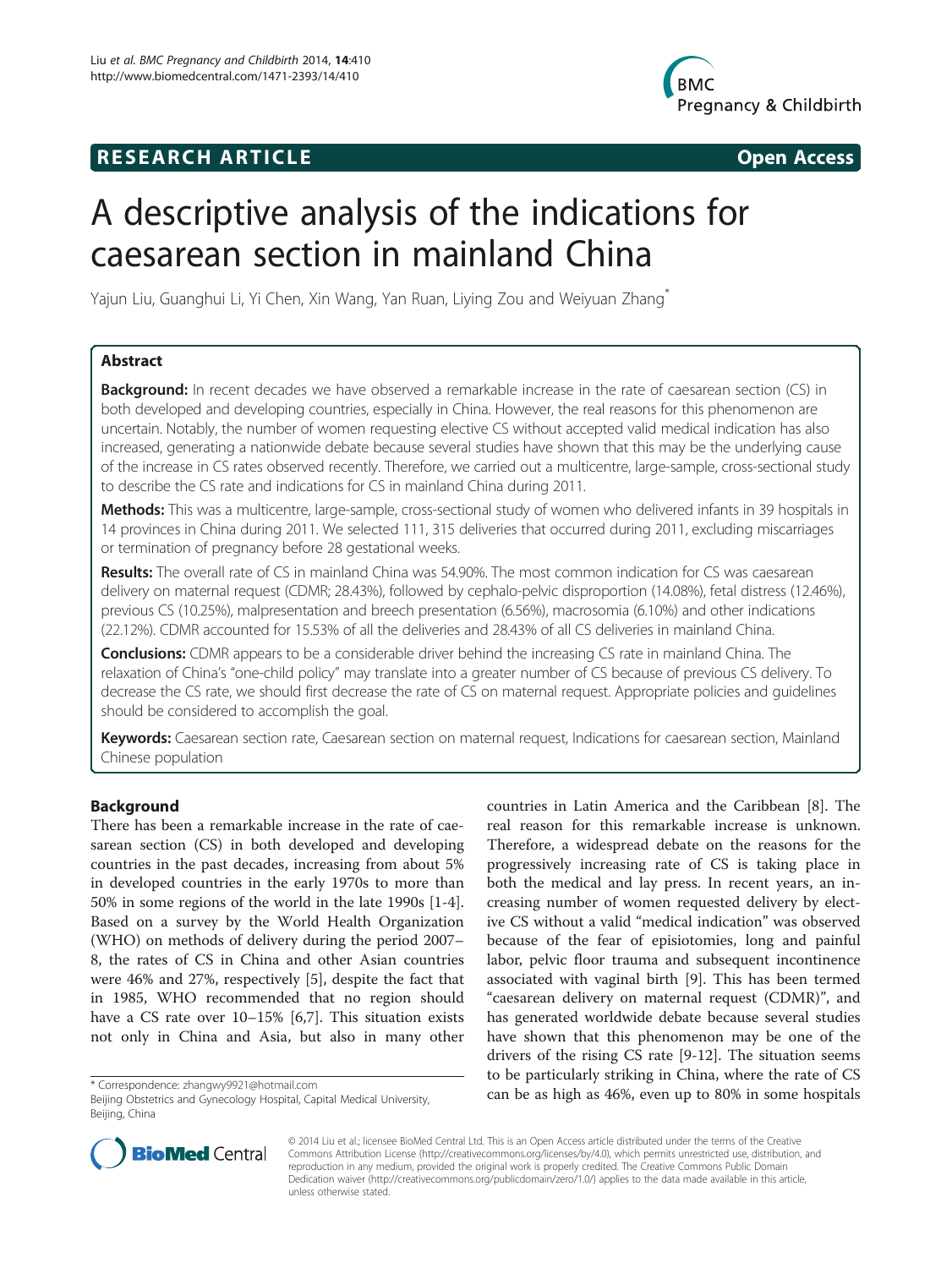[[5,](#page-7-0)[13](#page-8-0)]. The WHO study showed that China had the highest CS rate (46%) as well as the highest rate of CS without medical indication [[5\]](#page-7-0).

The indications for CS also vary by regions and patient ethnicity [[14\]](#page-8-0). To date, the real reason for the increased CS rate remains unclear, and only a few studies have reported the actual medical indications accounting for the large rise in the CS rate, especially in China [[14\]](#page-8-0). Furthermore, the studies only presented a small number of deliveries from one hospital or from a local area. With the relaxation of China's "one-child policy", an increasing number of women can have more than one child. However, because of the remarkable rate of CS, it is probable that many women will require CS because of a previous CS. The aim of our study was to estimate the overall CS rate in mainland China, and to describe the factors associated with the increased CS rate in mainland China.

# Methods

# Ethics approval

This study was approved by the human ethics committees of the Beijing Obstetrics and Gynecology Hospital and the Capital Medical University. The names of the institutional review boards that approved the study in the other 38 hospitals were listed in the additional file [1](#page-7-0).

# Study design

This was a multicentre, large-sample, cross-sectional study. To reflect the population of China, we chose hospitals in seven territories of mainland China (except Hong Kong and Macau), based on stratified random sampling: north, south, east, west, northeast, northwest, and central China. The study population comprised women who gave birth in 39 hospitals in 14 provinces in China, from 1 January 2011 to 31 December 2011. The data were obtained from 14 provinces, municipalities, and autonomous regions within China (Beijing, Shanghai, Jilin, Liaoning, Jiangsu, Sichuan, Shanxi, Hubei, Guangdong, Hebei, Inner Mongolia, Shandong, Shanxi, and Xinjiang), covering 39 hospitals of different levels. The hospitals comprised 8 secondary care and 12 tertiary care general hospitals and 12 secondary care and 7 tertiary care specialty hospitals (in the Chinese hospital classification system, tertiary care is the most specialized and primary care is the least specialized). The sample size was calculated using the following formula:  $N = \text{deff } u^2 * P^*(1-P) / d^2$ , where deff is the design effect; N, the sample capacity; u, 1.96 when confidence coefficient is 95%; P, the probability value. According to the formula, the sample size in each layer should be 2,400. The study randomly selected 39 different hospitals of different levels of care in 14 provinces and 7 territories in mainland China. For our analysis, we selected 111,315 deliveries that occurred during the year 2011, excluding incomplete data and miscarriages or termination of pregnancy before 28 weeks of gestation because of fatal malformations, intrauterine death, or other reasons. Figure [1](#page-2-0) shows the step-by-step description of the data collection. Gestational age was determined by the mother's last menstrual period, and it was confirmed by an ultrasound examination within 20 weeks of gestation or by the first trimester ultrasound measurement of the crown-rump length of the fetus.

# Data collection

Questionnaire: The questionnaire included maternal characteristics; gestational, intrapartum, delivery, postpartum and neonatal care, and laboratory tests. Abstracted data included demographic data; gravidity; parity; maternal medical history; specific information on maternal or fetal pregnancy-related complications; gestational age at delivery; method of delivery; all primary indications for CS; the newborn's sex, birth weight, birth length and Apgar score; and the maternal and perinatal outcomes. The primary indications for CS were divided into three categories: maternal indications, fetal indications, maternal request with no obstetric reasons. Maternal indications include previous caesarean delivery, elderly primigravida, cephalo-pelvic disproportion, prolonged labor (dystocia), maternal infection, complications of pregnancy such as preeclampsia, oligohydramnios, placenta praevia, placental abruption, presence of cardiac disease, or other maternal pathologies. Fetal indications included precious infant, malpresentation, fetal distress, macrosomia and multiple fetuses. The questionnaire was designed by obstetric and statistical experts and finalized after many discussions regarding its feasibility.

Training of investigators: The head of each sub-center in each province, municipality, or autonomous region accompanied 2–3 investigators while attending face-toface training on the questionnaire entry and completion. Instructions for completing the questionnaire were also sent out to the investigators.

Data entry: Investigators from each province, municipality, and autonomous region were responsible for training their personnel for data entry. Data were collected and recorded by specially trained medical staff (obstetrics and gynecology specialists and students). Data were first entered in a hardcopy format and then entered into computer network databases.

Data collection: Data were collected and entered into a computer network database. Case collection and hardcopy data entry were carried out from January to April 2012. Then, data were entered into network database from May to June 2012, and data quality control was carried out during the same period. Each participating hospital was responsible for its own case collection and data entry, and all personnel that participated in data entry received training beforehand. Data included birth outcomes of each hospital throughout 2011.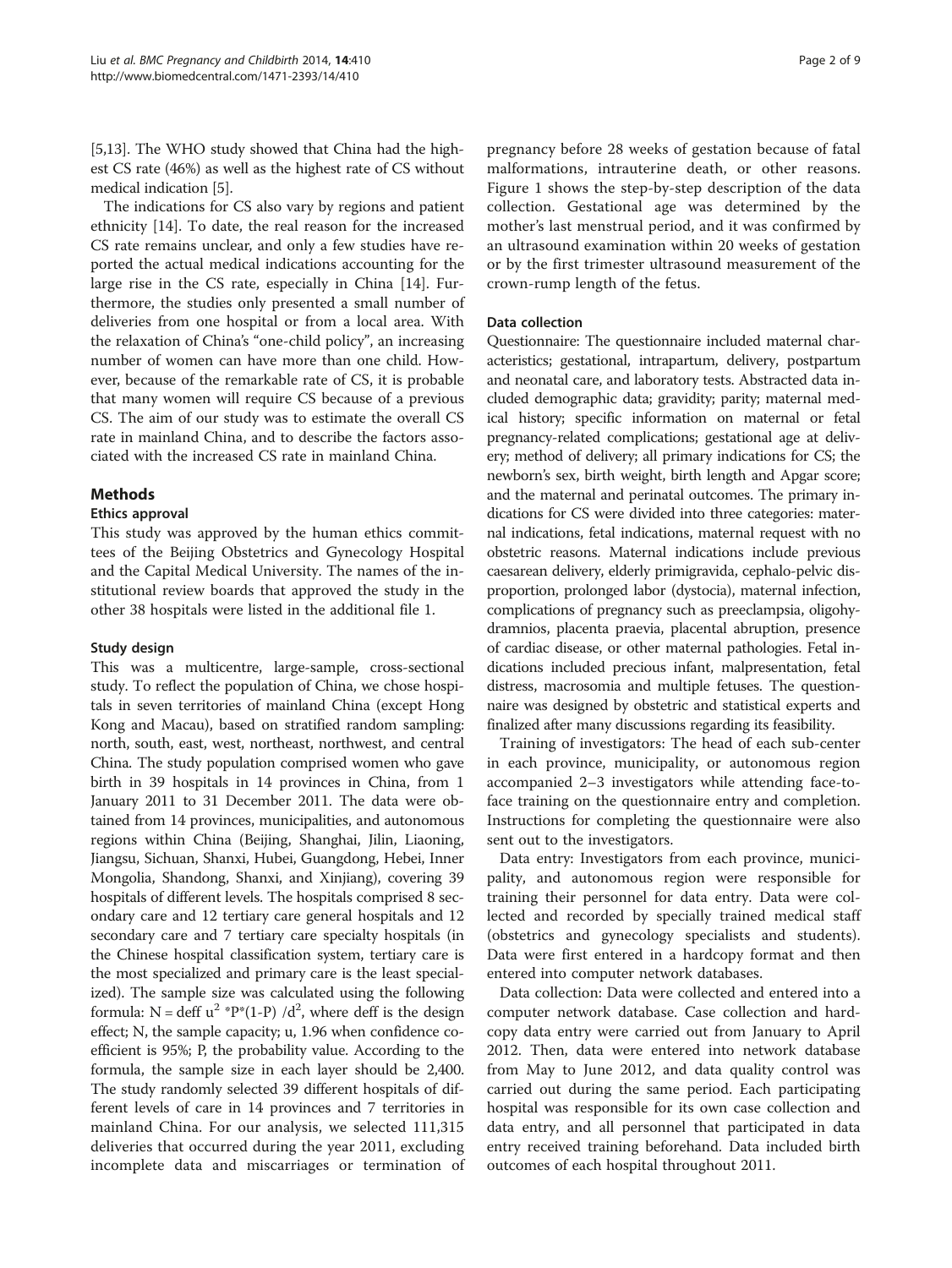<span id="page-2-0"></span>

Quality control: In each sub-center one or two specialized personnel were trained in data quality control, and they were responsible for their entire region. After the data were sent to the survey headquarters, specialized personnel at the headquarters were responsible for the second round of quality control assessment.

#### Statistical analyses

All data were input into SPSS software (v.19.0; SPSS Inc., Chicago, IL, USA) for statistical analysis. Continuous variables were expressed as the mean  $\pm$  SD or the median (and interquartile range), as appropriate. Differences in the baseline characteristics between two groups were tested using the Student's t-tests for variables with normal distribution and the Mann–Whitney U tests for variables with skewed distributions. Categorical data were expressed as frequency (percentage) and the differences in frequency between the two groups were examined using the chisquared test. A two-tailed P-value of <0.05 was considered significant.

#### Results

In total, 111,317 deliveries at ≥28 weeks of gestation were included in the present study. Based on this

sample, the overall rate of CS in mainland China was 54.90%.

We selected only the deliveries occurring at ≥37 weeks of gestation  $(n = 102, 424)$  for the analysis of the indications for CS. As shown in Figure [2,](#page-3-0) the most common indication for CS was maternal request (28.43%), followed by cephalo-pelvic disproportion (14.08%), fetal distress (12.46%), previous CS delivery (10.25%), malpresentation and breech presentation (6.56%), macrosomia (6.10%) and "other indications" (22.12%). The other indications included prolonged labor (dystocia) (3.6%), oligohydramnios (3.2%), elderly primigravida (2.4%), preeclampsia (2.1%), precious infant (1.8%) and others. In our study we identified additional indications for CS, such as multiple fetuses (0.95%), umbilical cord being wrapped around the neck (0.69%), premature rupture of membrane (0.53%), high myopia (0.47%), combined myoma of uterus and ovarian tumors (0.36%) and gestational diabetes mellitus (0.34%). CDMR accounted for 15.53% of all deliveries and 28.43% of the CS deliveries in mainland China.

Table [1](#page-3-0) shows that the overall rate of CS in tertiary care hospitals was slightly higher than that in secondary care hospitals (56.04% vs 51.69%,  $\chi^2$  = 166.59, *P* < 0.001). To some extent the distribution of the indications for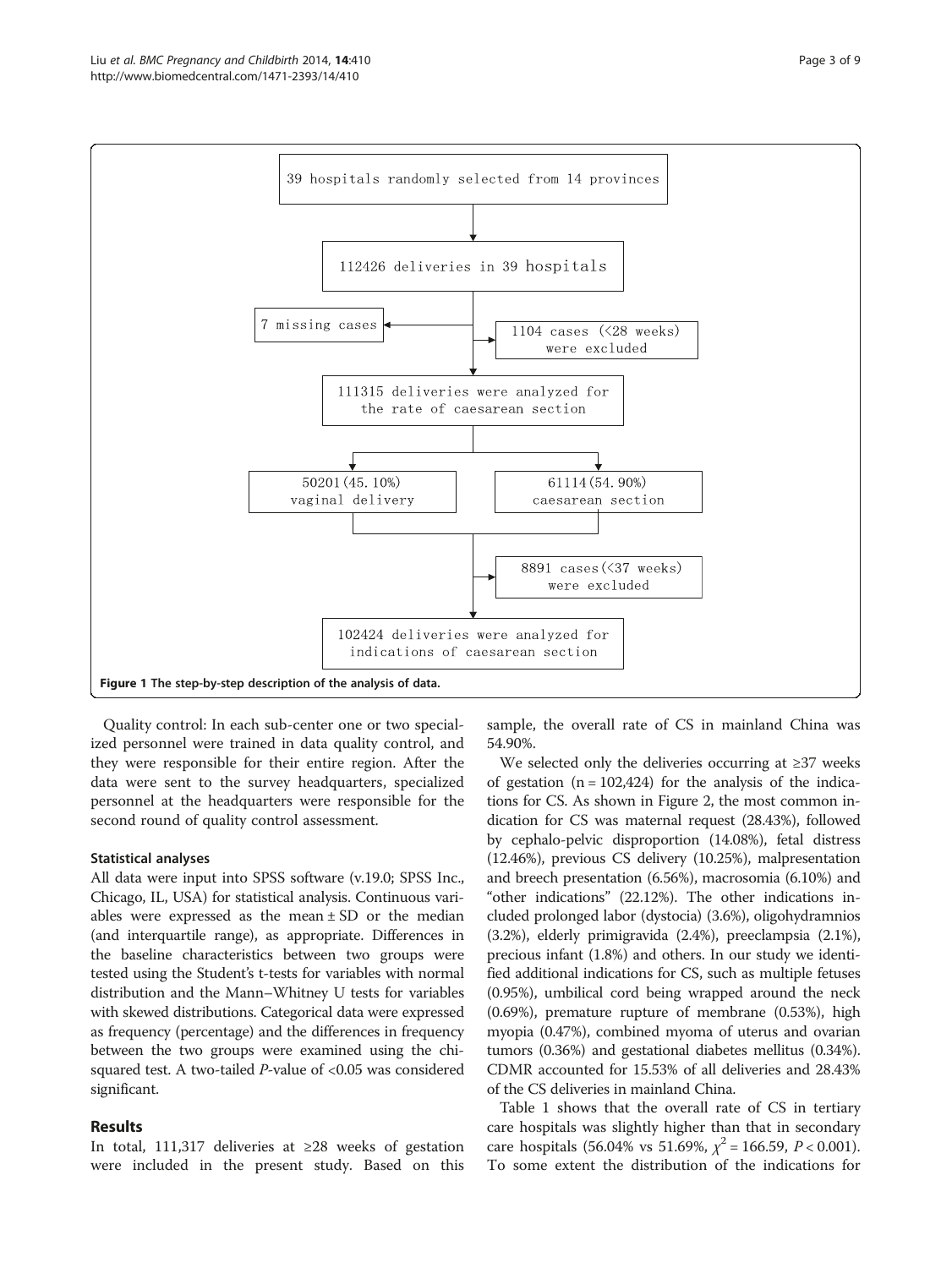<span id="page-3-0"></span>

CS was different between the two types of hospitals (Table 1). Although the most common indication for CS was maternal request in both secondary and tertiary care hospitals, the rate of CDMR in secondary care hospitals was higher than in tertiary care hospitals (40.15% vs 23.59%,  $\chi^2 = 1.554.71$ ,  $P < 0.001$ ). The rate of CS for high-risk pregnancy was higher in the tertiary care hospitals than that in the secondary care hospitals, and the indications included previous CS delivery (10.71% vs 8.70%, P < 0.001), malpresentation and breech presentation (7.33% vs 5.91%, P < 0.001), oligohydramnios (3.47% vs 2.44%,  $P < 0.001$ ) and preeclampsia (2.52% vs 1.11%,  $P <$ 0.001). In contrast, the rate of CS as a result of cephalopelvic disproportion was higher in secondary care than that in tertiary care hospitals  $(16.64\% \text{ vs } 13.01\%, P < 0.001)$ , which might have been due to a lower standard of medical technology in the secondary care setting compared with the tertiary care setting. Therefore, many cephalo-pelvic disproportion cases cannot be actively managed through

the stages of labor in secondary care hospitals. When we compared the rate of CS for high-risk pregnancy between the two types of hospitals, we found that the rate of highrisk pregnancies between the two types of hospitals was different. As shown in Table [2,](#page-4-0) the rate of high-risk pregnancy was higher in the tertiary care hospitals than that in secondary care hospitals, as illustrated by the frequency of the following conditions: premature rupture of membrane (17.9% vs 9.43%,  $P < 0.001$ ), premature delivery (9.19% vs 2.20%,  $P < 0.001$ ), gestational diabetes mellitus  $(6.30\%$  vs 0.91%,  $P < 0.001$ ), pregnancy-induced hypertension (6.52% vs 2.58%, P < 0.001), fetal distress (9.17% vs  $6.07\%$ ,  $P < 0.001$ ), intrahepatic cholestasis of pregnancy (1.51% vs 0.50%,  $P < 0.001$ ), heart disease during pregnancy (0.49% vs 0.08%, P < 0.001), placenta previa (1.57% vs 0.41%, P < 0.001), placental abruption (0.69% vs 0.19%, P < 0.001).

As shown in Table [3,](#page-4-0) the rate of CS also increased with increasing maternal age, while the rate of vaginal

|  |  |  |  |  | Table 1 Indications for caesarean section between different levels of hospitals in mainland China |  |
|--|--|--|--|--|---------------------------------------------------------------------------------------------------|--|
|--|--|--|--|--|---------------------------------------------------------------------------------------------------|--|

|                                               | Type of hospital care |                 | р       |
|-----------------------------------------------|-----------------------|-----------------|---------|
|                                               | Secondary             | <b>Tertiary</b> |         |
| All deliveries ( $n = 102424$ )               | 31433                 | 70991           |         |
| CS deliveries n (%)                           | 16248 (51.69)         | 39786 (56.04)   | < 0.001 |
| $CDMR \n 0\%$                                 | 6523 (40.15)          | 9387 (23.59)    | < 0.001 |
| Cephalopelvic disproportion n (%)             | 2703 (16.64)          | 5178 (13.01)    | < 0.001 |
| Fetal distress n (%)                          | 1993 (12.27)          | 4981 (12.52)    |         |
| Previous CS n (%)                             | 1413 (8.70)           | 4263 (10.71)    | < 0.001 |
| Malpresentation and breech presentation n (%) | 961 (5.91)            | 2918 (7.33)     | < 0.001 |
| Macrosomia n (%)                              | 752 (4.63)            | 2452 (6.16)     | < 0.001 |
| Other indications n (%)                       | 1903 (11.71)          | 10607 (26.66)   | < 0.001 |

CDMR, caesarean delivery on maternal request; CS, caesarean section.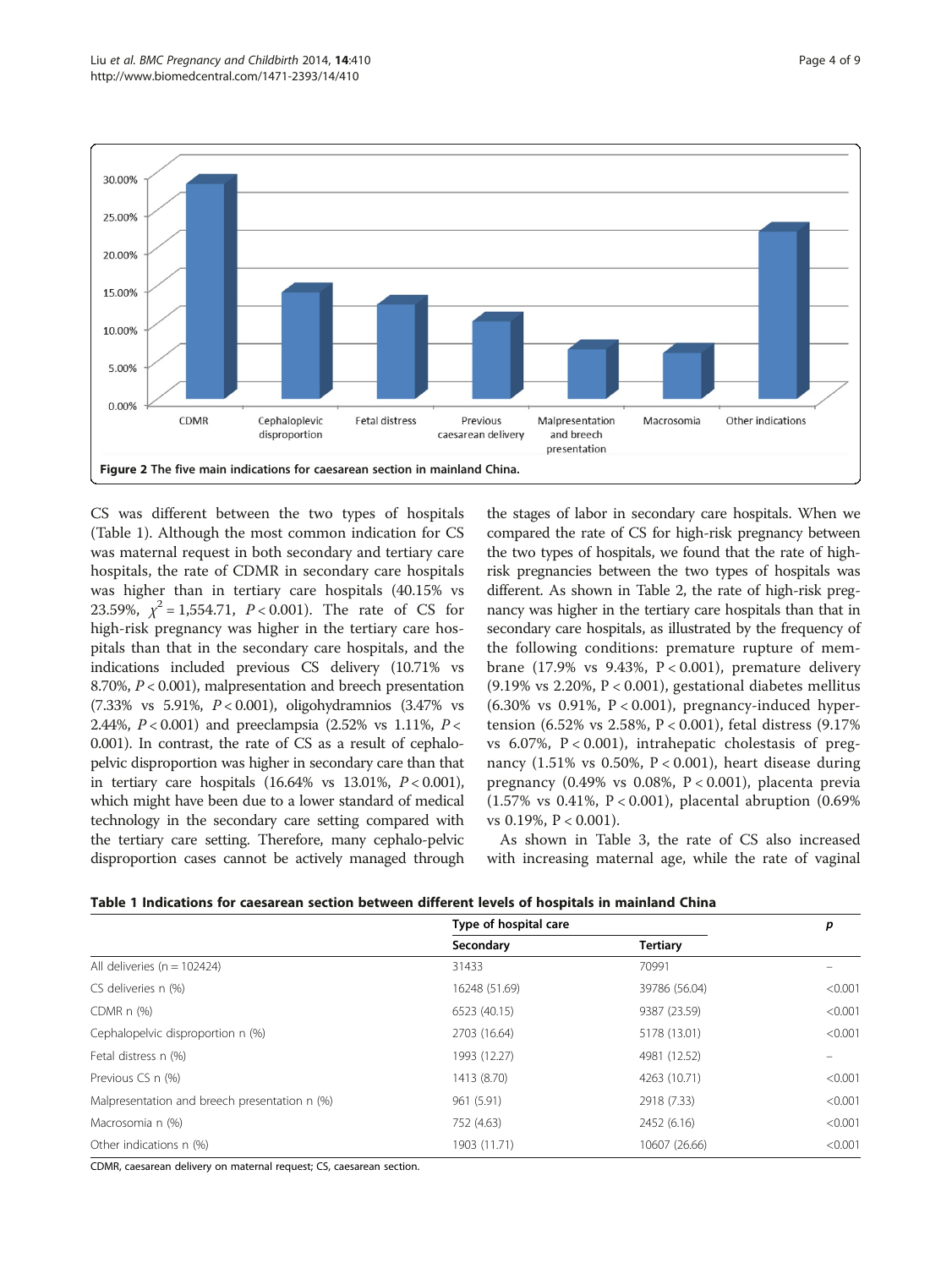| Type of hospital care |                 | р       |  |
|-----------------------|-----------------|---------|--|
| Secondary             | <b>Tertiary</b> |         |  |
| 3243 (9.43)           | 13771 (17.90)   | < 0.001 |  |
| 757 (2.20)            | 7072 (9.19)     | < 0.001 |  |
| 314 (0.91)            | 4844 (6.30)     | < 0.001 |  |
| 887 (2.58)            | 5081 (6.52)     | < 0.001 |  |
| 2089 (6.07)           | 7057 (9.17)     | < 0.001 |  |
| 173 (0.50)            | 1160 (1.51)     | < 0.001 |  |
| 26 (0.08)             | 375 (0.49)      | < 0.001 |  |
| 140(0.41)             | 1205 (1.57)     | < 0.001 |  |
| 66 (0.19)             | 530 (0.69)      | < 0.001 |  |
|                       |                 |         |  |

<span id="page-4-0"></span>

|  |  |  | Table 2 Complications of pregnancy between different levels of hospitals in mainland China |
|--|--|--|--------------------------------------------------------------------------------------------|
|--|--|--|--------------------------------------------------------------------------------------------|

GDM, Gestational Diabetes Mellitus; PIH, Pregnancy-induced hypertension; ICP, Intrahepatic Cholestasis of Pregnancy.

delivery decreased  $(P < 0.001)$ . However, the rate of CDMR decreased with increasing maternal age. This suggests that as maternal age increased, the medical indications for CS also increased, and thus the rate of CDMR was lower  $(P < 0.001)$ . It should be noted that there was also a key difference in the rate of previous CS delivery in different age groups (Figure [3\)](#page-5-0); the rate of CS due to previous CS increased with maternal age.

Based on the pre-labor BMI of gestating women, we found that obese women had a higher rate of CS and CDMR. The rate of spontaneous vaginal delivery decreased with increasing pre-labor BMI. Additionally, nulliparous women had higher rates of CS and CDMR than parous women  $(P < 0.001)$  (Table 3). Male infants were more likely to be delivered by CS than female infants (55.89% vs 53.16%,  $P < 0.001$ ). Male infants were

#### Table 3 Characteristics of the study populations

|                        |                  | All   | Vaginal delivery     |                    | Overall              | <b>Caesarean section</b>          |                                    |         |
|------------------------|------------------|-------|----------------------|--------------------|----------------------|-----------------------------------|------------------------------------|---------|
|                        |                  |       | Spontaneous,<br>n(%) | Operative,<br>n(%) | rate of CS,<br>n (%) | With medical indication, n<br>(%) | Without medical indication<br>n(%) |         |
| Maternal age,<br>years | $\leq$ 24        | 23403 | 12005 (51.30)        | 142 (0.61)         | 11256<br>(48.10)     | 7011 (29.96)                      | 4245 (18.14)                       | < 0.001 |
|                        | $25 - 29$        | 43661 | 20118 (46.08)        | 580 (1.33)         | 22663<br>(51.91)     | 16135 (36.96)                     | 6528 (14.95)                       |         |
|                        | $30 - 34$        |       | 25155 9992 (39.72)   | 387 (1.54)         | 14776<br>(58.74)     | 11072 (44.02)                     | 3704 (14.72)                       |         |
|                        | $\geq$ 35        | 9729  | 2856 (29.36)         | 7(0.76)            | 6799 (69.88)         | 5541 (56.95)                      | 1258 (12.93)                       |         |
| Pre-labour BMI         | < 18.5           | 107   | 62 (57.94)           | 4(3.74)            | 41 (38.32)           | 12 (11.21)                        | 29 (27.10)                         | < 0.001 |
|                        | $18.5 -$<br>24.9 |       | 25059 13507 (53.9)   | 319 (1.27)         | 11233<br>(44.83)     | 3178 (12.68)                      | 8055 (32.14)                       |         |
|                        | $25 - 29.9$      |       | 50802 22775 (44.83)  | 676 (1.33)         | 27347<br>(53.83)     | 7026 (13.83)                      | 20321 (40)                         |         |
|                        | $\geq$ 30        | 15991 | 5045 (31.55)         | 146 (0.91)         | 10799<br>(67.53)     | 2174 (13.60)                      | 8625 (53.94)                       |         |
| Previous births, n     | $\overline{0}$   | 91208 | 39677 (43.50)        | 1242 (1.36)        | 50282<br>(55.13)     | 35306 (38.71)                     | 14976 (16.42)                      | < 0.001 |
|                        |                  | 19077 | 9038 (47.38)         | 89 (0.47)          | 9950 (52.16)         | 8418 (44.13)                      | 1532 (8.03)                        |         |
|                        | $\geq$ 2         | 2140  | 1025 (47.90)         | 10(0.47)           | 1105 (51.64)         | 957 (44.72)                       | 148 (6.92)                         |         |
| Sex of child           | Male             | 55620 | 23830 (42.84)        | 706 (1.27)         | 31084<br>(55.89)     | 22349 (40.18)                     | 8735 (15.70)                       | < 0.001 |
|                        | Female           |       | 46804 21441 (45.81)  | 482 (1.03)         | 24881<br>(53.16)     | 17706 (37.83)                     | 7175 (15.33)                       |         |

BMI, body mass index (mother's).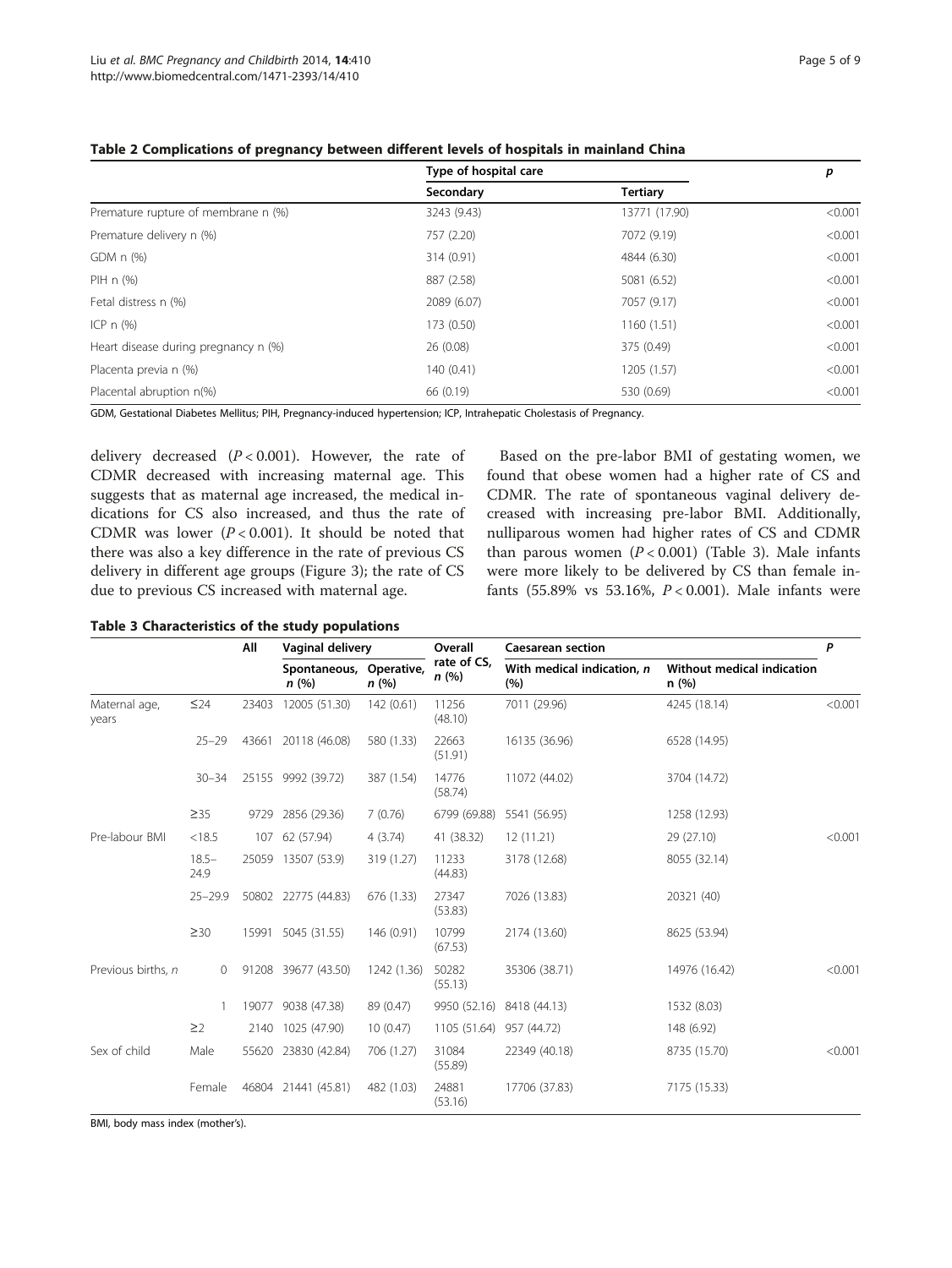<span id="page-5-0"></span>

also associated with a higher rate of operative intervention in vaginal deliveries than female infants (e.g., vacuum and forceps) (2.88% vs 2.25%;  $P < 0.001$ ). There was no correlation between the sex of infant and the rate of CDMR, but male infants had a higher rate of delivery by CS with indications compared with female infants (40.18% vs 37.83%;  $P < 0.001$ ).

# **Discussion**

Our study showed that the overall rate of CS in mainland China was 54.90% and the most common indication for CS was maternal request (28.43%). CDMR accounted for 15.53% of all deliveries and 28.43% of the CS deliveries in mainland China in our study.

The overall rate of CS in tertiary care hospitals was slightly higher than that in secondary care hospitals, probably because women with high-risk pregnancies were more likely to be admitted to tertiary care than to secondary care hospitals. This presumption is supported by the higher rate of high-risk pregnancy in the tertiary care hospitals compared with the secondary hospitals, as shown in Table [2.](#page-4-0) The distribution of the indications for CS was also somewhat different between the two types of hospitals.

Our study results also indicated that male infants were more likely than female infants to be delivered by CS. Male infants also had a higher rate of operative intervention in vaginal deliveries (e.g., vacuum and forceps) than female infants. Although there was no correlation between the sex of infants and rate of CDMR, male infants had a higher rate of delivery by CS with indications compared

with female infants. This might be because male infants have higher risks of adverse perinatal complications, such as gestational diabetes mellitus in the mother, preterm delivery, fetal distress and macrosomia, failure to progress during the first and second stages of labor, cord prolapse, nuchal cord, true umbilical cord knots, placental abruption, and placenta praevia [[15](#page-8-0)-[17](#page-8-0)].

In the past few decades, we have witnessed a steady rise in global CS rates. In addition to an increase in the numbers of CS deliveries performed worldwide, there has also been a change in the indications for CS; a reflection of changing times [[18](#page-8-0)]. Based on the WHO report for 2007–2008, China had both the highest CS rate (46%) and the highest CDMR rate; the latter accounted for 11.6% of all deliveries in mainland China [[5\]](#page-7-0). Our study shows that these rates have increased even further; Based on our results, the mean rate of CS was 54.90%, while CDMR accounted for 15.53% of all deliveries and 28.43% of the CS deliveries in mainland China. A survey conducted in the US showed that the leading four indications for CS were prolonged labor (dystocia), previous CS delivery, breech presentation, and fetal distress [\[19](#page-8-0)]. Unlike the American survey, our study showed that the four leading indications for CS in China were maternal request (28.43%), cephalo-pelvic disproportion (14.08%), fetal distress (12.46%) and previous CS delivery (10.25%). Our results also differed from a survey conducted in a teaching hospital in China in 2013 [[14\]](#page-8-0), which showed that the four leading indications for CS were nuchal cord, previous CS delivery, fetal distress and malpresentation [[14\]](#page-8-0). The indications in common among the three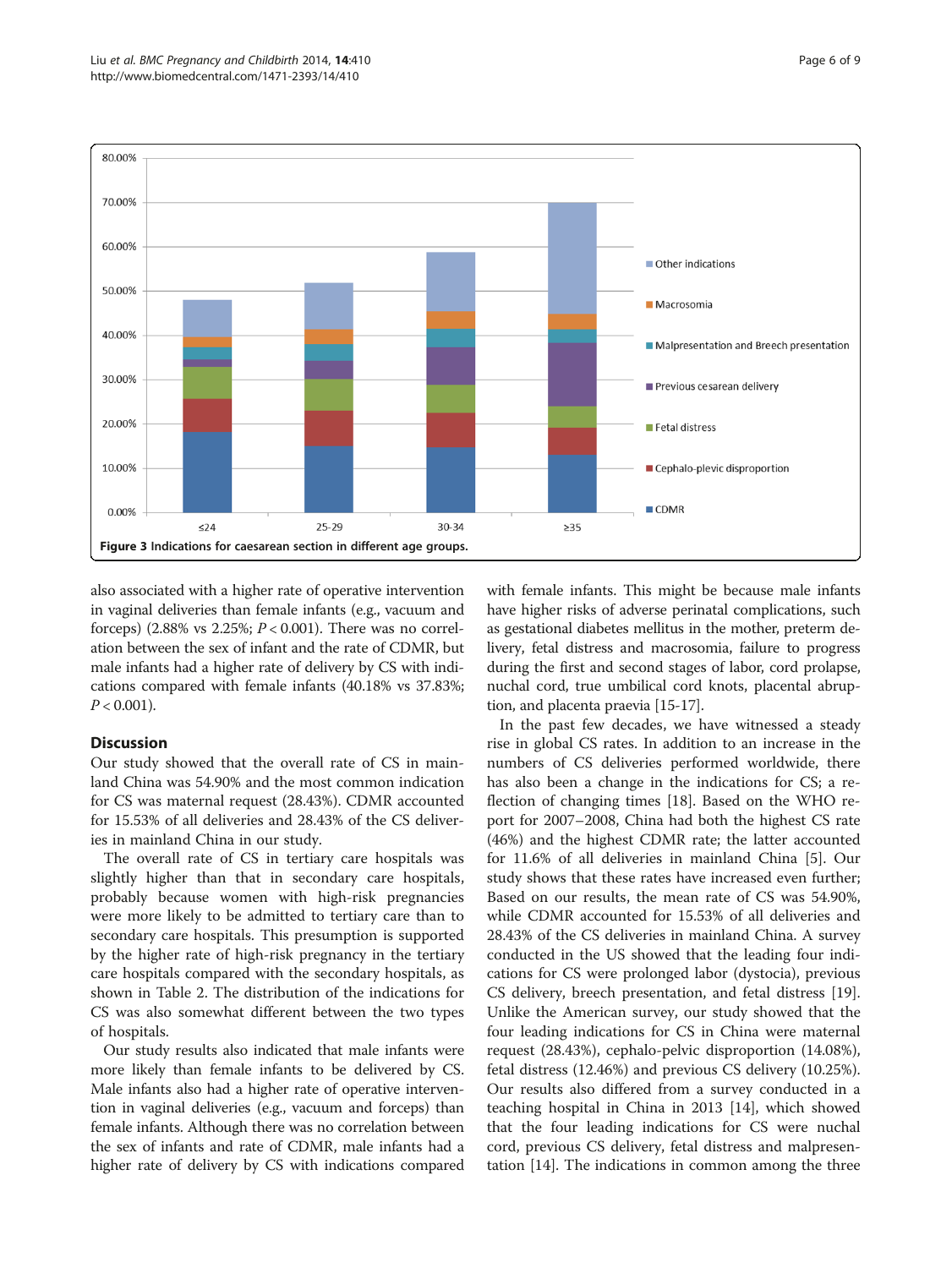surveys were previous CS and fetal distress. Based on the survey conducted by Wang et al. [\[9\]](#page-7-0), the main indication for CS in 1999 was cephalo-pelvic disproportion, and this changed to previous CS delivery in 2009. That study also showed a significant increase in CS rates from 1999 to 2009, with an increased percentage of CS being performed because of a previous CS [[9\]](#page-7-0). Previous CS is the single greatest risk factor for placenta praevia and placenta accrete. If either of these occurs, there is a risk of catastrophic bleeding at delivery, leading to significant maternal morbidity and mortality. The risk of abnormal placenta rises exponentially with the number of CS deliveries performed, probably as a result of the increasing amount of uterine scar tissue [[7](#page-7-0)]. A survey conducted in a teaching hospital in China showed that the rate of CS because of previous CS increased from 7.22% to 20.9% in 3 years [\[14](#page-8-0)]. Similarly, another study showed that previous CS was one of the main indications for performing CS in China (13.6%) [\[14,19](#page-8-0)]. In 2006, Tang et al. reported that the percentage of pregnant women with a previous CS delivery increased from 18% in 1992 to 40% in 2000 in urban China [\[20](#page-8-0)].

In our study, we found that the main indication for CS was maternal request. With increasing living standards, more women are likely to choose CS as their preferred method of delivery to avoid the issues associated with vaginal delivery, such as the fear of pain during childbirth, subsequent pelvic floor collapse, and incontinence. China's "one-child policy" was implemented at the end of the 1970s, but was more effective in urban than in rural areas. However, in recent years, there has been some relaxation in the application of the policy all over the country, especially for families in rural areas [\[14](#page-8-0)]. Additionally, China instituted a policy this year (2014) to allow more than one child when one of the parents also comes from a single-child family. This may mean that the number of women who will wantmore than one child will increase, and thus, the percentage of pregnant women with a previous CS delivery will increase. Thus, the easing of the one-child policy may translate into an increase in the CS rate.

What are the reasons for the increased CDMR rates among the mainland Chinese population? First, tocophobia (fear of childbirth) may be the most common reason for the increasing rate of CDMR [[21\]](#page-8-0). A survey in 2012 by Pawelec et al. reported that 12% of CS requests by mothers were because of fear of labor pain, and this had increased from a rate of 2% [[22\]](#page-8-0). It has been estimated that 6–10% of all pregnant women have a severe fear of childbirth [[23](#page-8-0)]. Pawelec et al. reported that 52% of pregnant women who had previously requested CS decided on a natural birth after they were informed about methods to reduce labor pain and being guaranteed of the availability of those methods [[22](#page-8-0)].

Therefore, to decrease the rate of CS, appropriate treatment of tocophobia is important.

Second, a common belief in Chinese society, and one reinforced in the media, is that CS delivery is a safer and more convenient way to give birth than vaginal delivery [[14](#page-8-0)]. The perception is that CS affords women a higher level of control over the birth, which they equate with safety and alleviation of fear [[24](#page-8-0)]. This is owed in part to the general perception that CS delivery is much safer now than in the past because of the improvement of the surgical techniques. In addition, there is greater concern among mothers about their subsequent living standard. More women may choose CDMR because of its perceived advantages compared with planned vaginal deliveries, regardless of the potential disadvantages. Vaginal delivery is considered a risk factor for pelvic floor dysfunction, including urinary and anal incontinence, pelvic organ prolapse and sexual dysfunction [\[25\]](#page-8-0). It was reported that 26% of primiparous women had urinary incontinence at 6 months postpartum, with the rate being lowest with elective CS (5%), higher with CS during labor (12%), higher still following spontaneous vaginal birth (22%), and highest following vaginal forceps delivery (33%) [\[26,27](#page-8-0)]. However, the urinary incontinence rates 2 years after delivery did not differ significantly between planned vaginal and CS births [\[10](#page-7-0)[,28\]](#page-8-0). With regard to the safety of the infant, CS was found to be associated with a reduction in the incidence of antepartum stillbirth, brachial plexus injuries related to shoulder dystocia, bone trauma to the clavicle, skull or humerus, intracranial hemorrhage, and neonatal hypoxemic encephalopathy, compared with vaginal delivery [\[7,10,](#page-7-0)[25,29](#page-8-0)-[31](#page-8-0)]. Consequently, many women consider CS as the most convenient and safest way to give birth. However, another study reported adverse effects of CDMR on women's long-term reproductive health [[25](#page-8-0)].

Finally, changes in obstetric management and the increasing autonomy of patients in deciding the mode of delivery may contribute to the increasing rate of CDMR [[14\]](#page-8-0). However, many studies have shown that physicians' attitudes can significantly influence or motivate patients' choice of delivery method [[14\]](#page-8-0). A large proportion of obstetricians in the US (46%) [[14](#page-8-0)] and female obstetricians in London (31%) [[18\]](#page-8-0) reported that they would favor CS for themselves or for their partners in an uncomplicated pregnancy. In other studies, two-thirds of Turkish obstetricians would prefer CS as the delivery method for themselves or for their partners in an uncomplicated pregnancy [[32-35](#page-8-0)]. Moreover, anxiety of the patient and her family and their insistence on CS was the most commonly stated reason by obstetricians for performing CDMR without any medical indication [[32](#page-8-0)].

However, several surveys have shown that CS has an adverse effect on long-term reproductive health [\[36](#page-8-0)], and the potential harm seems to outweigh the benefits.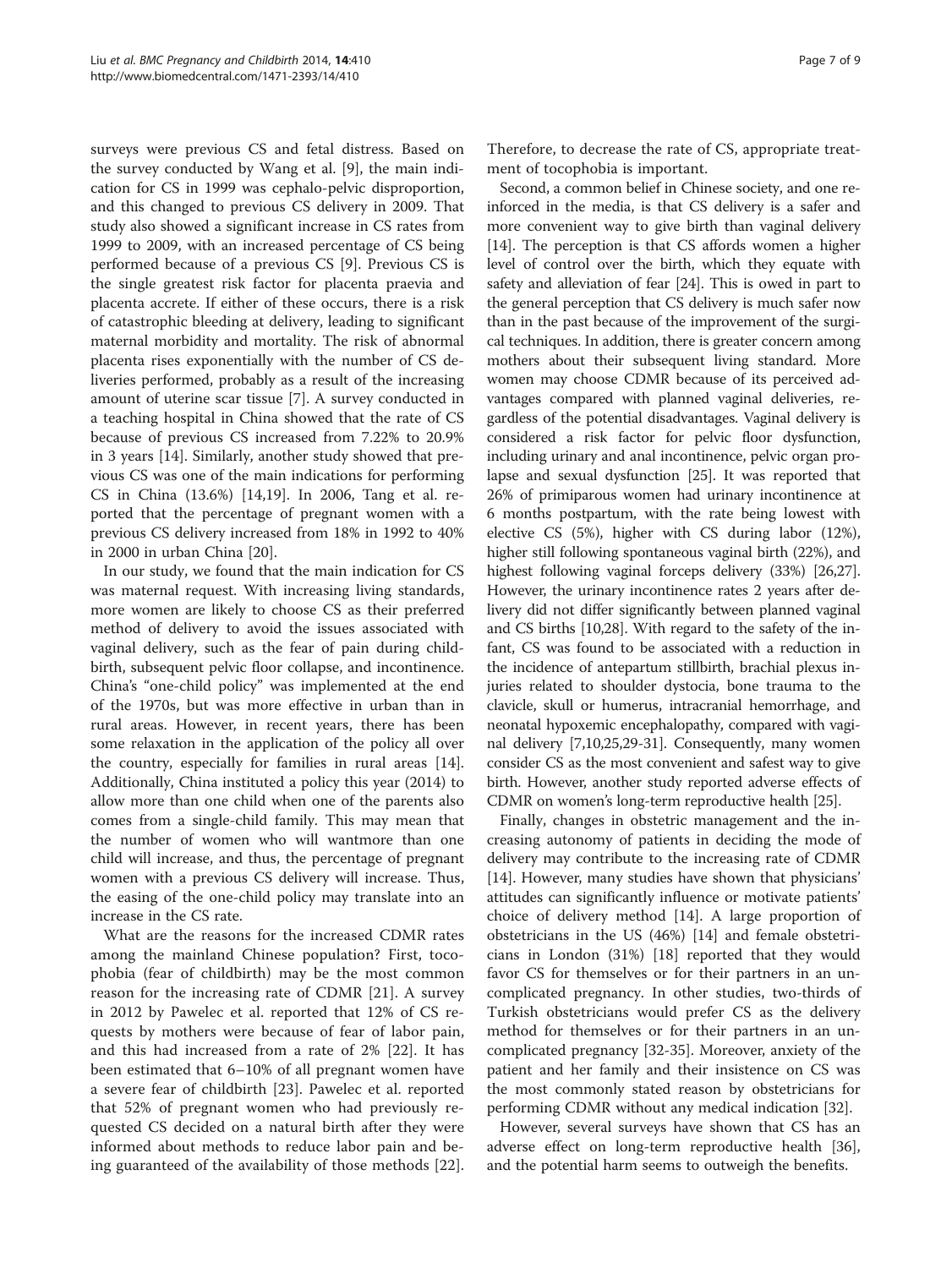<span id="page-7-0"></span>Therefore, to reduce the rate of CS, we should try to reduce the rate of CDMR. This means that the perception of women and their families that CS is the safest and most convenient way for childbirth needs to be changed. First, appropriate treatment for fear of childbirth is very important. A study showed positive effects of psychoeducational group therapy in nulliparous women with severe fear of childbirth in terms of fewer CS deliveries and more satisfactory delivery experiences relative to control women with a similar severe fear of childbirth [\[23](#page-8-0)]. Secondly, as medical personnel, we should explain that the risks of CDMR outweigh the benefits when considering the effects on the woman's long-term reproductive health, and therefore advocate vaginal delivery as the best method for childbirth. Only in this way can we reduce the rate of CS.

#### Strengths and limitations

As a multicenter clinical epidemiological study, we assessed the largest number of deliveries (111,315) from 39 hospitals in 14 provinces and regions over mainland China, while the majority of similar studies assessed a smaller number of deliveries from one hospital or from a local area. This was the major strength of our study.

The lack of information on ethnicity (i.e., Han vs. other ethnicities) and the differences in specialty level of the different hospitals (tertiary vs. secondary vs. primary) are the main limitations. Different results might be obtained for other ethnic groups. Furthermore, the high CS rate issue affects not only China but the whole world. Further analysis about indications for caesarean section in the world should be performed. As a retrospective study, part of the clinical data was not completed and undetected deviations may exist. However, it is important to bear in mind that selection bias and undetected deviations may not have influenced the results. Another limitation of the study was that it was only a descriptive analysis and we did not perform any multivariable analysis.

# **Conclusions**

Our study results show that CS on maternal request was a considerable driver of the increasing CS rate in mainland China. With the easing of China's one-child policy, there are likely to be more CS deliveries in the future, because of previous CS delivery. Therefore, to decrease the rate of CS, we should first decrease the rate of CDMR. Appropriate policies and guidelines should be considered to reach this goal.

# Additional file

[Additional file 1:](http://www.biomedcentral.com/content/supplementary/s12884-014-0410-2-s1.docx) The procedures of this study received ethics approval from the Human Ethics Committees of following hospitals.

#### Abbreviations

CS: Caesarean section; CDMR: Caesarean delivery on maternal request.

#### Competing interests

The authors declare that they have no competing interests.

#### Authors' contributions

YJL performed the statistical analysis and prepared the manuscript. WYZ participated in the design and coordination of the study and revised the manuscript. GHL, YR, and LYZ carried out the data collection. YC and XW analyzed the data. All authors read and approved the final manuscript.

#### Acknowledgements

This project was supported by the Special Research Fund in Non-profit Health Care Industry of the People's Republic of China (grant n. 201002013 to WYZ) and the Research Fund for High-level Talented Individuals of Beijing Health Bureau (grant no.2009-2-11 to WYZ).

The 39 participating hospitals were the following: Nanfang Hospital of Southern Medical University (YanhongYu), Affiliated Obstetrics and Gynecology Hospital of Fudan University (Xiaotian Li), First Affiliated Hospital of Medical College of Xi'an Jiaotong University (WenliGou), West China Second University Hospital (Xinghui Liu), Shengjing Hospital of China Medical University (Caixia Liu), the Second Hospital of Jilin University (Yanhui Zhao), Nanjing Drum Tower Hospital, the Affiliated Hospital of Nanjing University Medical School (Yimin Dai), Shandong Provincial Hospital (Xietong Wang), First Hospital of Inner Mongolia Medical College (Muge Qi), Cangzhou Central Hospital (Junfeng Zhang), Beijing Friendship Hospital, Capital Medical University (LiLin), Maternal and Child Health Hospital of Taiyuan, Shanxi Province (Meihua Zhang), and the First Teaching Hospital of Xinjiang Medical University (Qiying Zhu).

#### Received: 22 June 2014 Accepted: 2 December 2014 Published online: 12 December 2014

#### References

- 1. Wilkinson C, McIlwaine G, Boulton-Jones C, Cole S: Is a rising caesarean section rate inevitable? Br J ObstetGynaecol 1998, 105:45-52.
- 2. Arias E, MacDorman MF, Strobino DM, Guyer B: Annual summary of vital statistics—2002. Pediatrics 2003, 112:1215–1230.
- 3. Belizan JM, Althabe F, Barros FC, Alexander S: Rates and implications of caesarean sections in Latin America: ecological study. BMJ 1999, 319:1397–1400.
- 4. Villar J, Valladares E, Wojdyla D, Zavaleta N, Carroli G, Velazco A, Shah A, Campodónico L, Bataglia V, Faundes A, Langer A, Narváez A, Donner A, Romero M, Reynoso S, de Pádua KS, Giordano D, Kublickas M, Acosta A, WHO 2005 global survey on maternal and perinatal health research group: Caesarean delivery rates and pregnancy outcomes: the 2005 WHO global survey on maternal and perinatal health in Latin America. Lancet 2006, 367:1819–1829.
- 5. Lumbiganon P, Laopaiboon M, Gulmezoglu AM, Souza JP, Taneepanichskul S, Ruyan P, Attygalle DE, Shrestha N, Mori R, Nguyen DH, Hoang TB, Rathavy T, Chuyun K, Cheang K, Festin M, Udomprasertgul V, Germar MJ, Yanqiu G, Roy M, Carroli G, Ba-Thike K, Filatova E, Villar J, World Health Organization Global Survey on Maternal and Perinatal Health Research Group: Method of delivery and pregnancy outcomes in Asia: the WHO global survey on maternal and perinatal health 2007–08. Lancet 2010, 375:490–499.
- 6. World Health Organization: Appropriate technology for birth. Lancet 1985, 2(8452):436–437.
- 7. Selinger H: Maternal request for caesarean section: an ethical consideration. J Med Ethics 2014, 40(12):857–860.
- Betran AP, Merialdi M, Lauer JA, Bing-Shun W, Thomas J, Van Look P Waqner M: Rates of caesarean section: analysis of global, regional and national estimates. Paediatr Perinat Epidemiol 2007, 21(2):98–113.
- 9. Wang CP, Tan WC, Kanagalingam D, Tan HK: Why we do caesars: a comparison of the trends in caesarean section delivery over a decade. Ann Acad Med Singapore 2013, 42:408–412.
- 10. Latham SR, Norwitz ER: Ethics and "cesarean delivery on maternal demand". Semin Perinatol 2009, 33:405–409.
- 11. Declercq E, Menacker F, MacDorman M: Rise in "no indicated risk" primarv caesareans in the United States, 1991–2001: cross sectional analysis. BMJ 2005, 330:71–72.